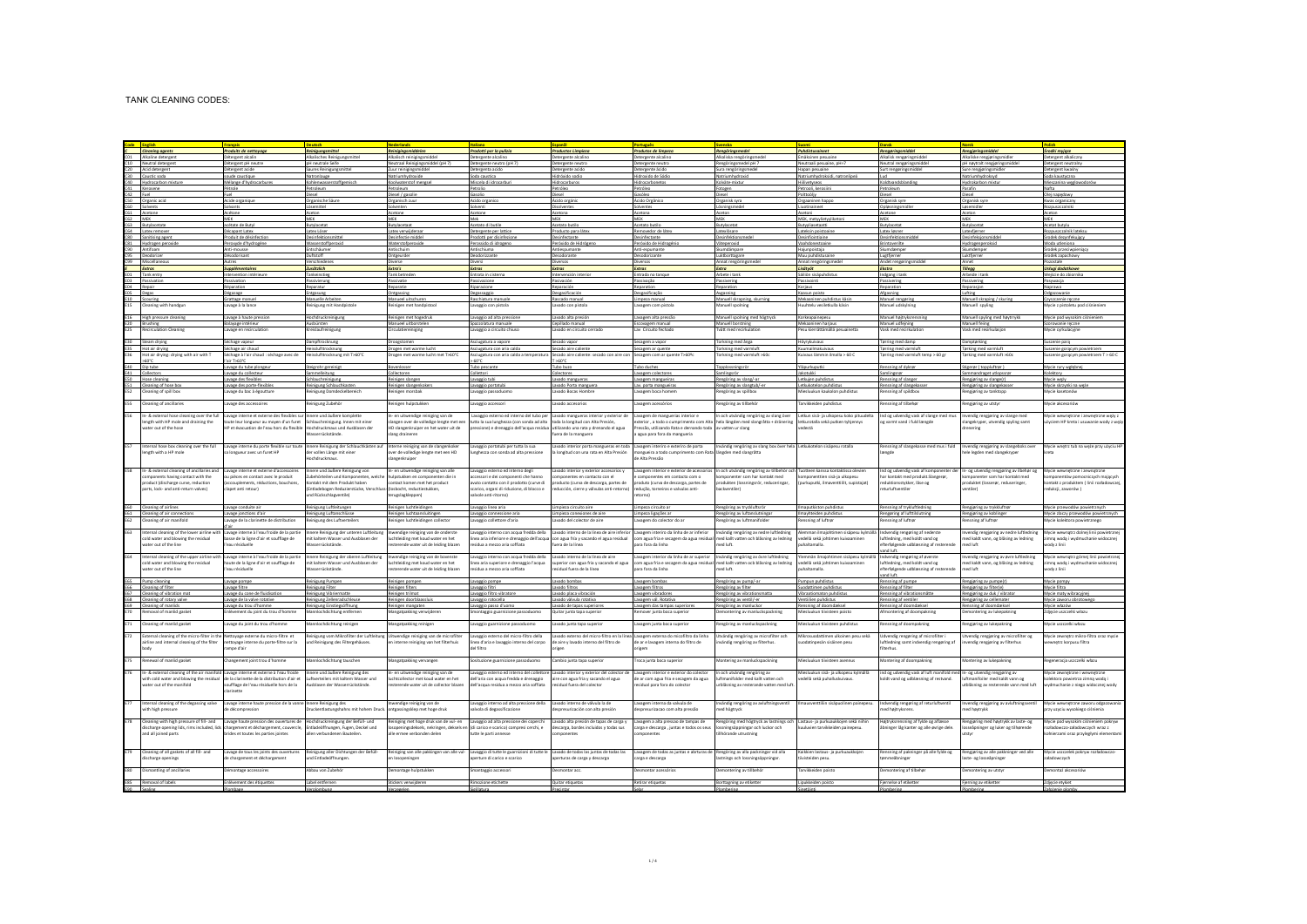|                 | Cleaning station checked that the seals,   | Contrôle par la station de lavage de la  | ontrolle durch die Reinigungsanlage da                                                                                                           |                                            |                                             |                                                                                      | Het reinigingstation controleerde dat de La stazione di lavaggio ha verificato che i La estación de lavado comprobo que los A estação de lavagem comprovou que os Rengöringsstation kontrollerat att |                                          | uasema on tarkistanut, että kontti or     |                                        | sestedet cheker at alle plomber der er Rengjøringsstasjonen har kontrollert at | orawdzenie przez myjnię, że wszystkie |
|-----------------|--------------------------------------------|------------------------------------------|--------------------------------------------------------------------------------------------------------------------------------------------------|--------------------------------------------|---------------------------------------------|--------------------------------------------------------------------------------------|------------------------------------------------------------------------------------------------------------------------------------------------------------------------------------------------------|------------------------------------------|-------------------------------------------|----------------------------------------|--------------------------------------------------------------------------------|---------------------------------------|
|                 | with the numbers mentioned on the ECD      | présence effective des plombs tels que   | die Nummern der auf dem ECD                                                                                                                      | egels, met de nummers aangeduid op         | sigilli, con i numeri citati sull'ECD, sono | precintos, con los números en el ECD, se                                             | selos , estao colocados e o numeros estao plomberingar med de nummer som står                                                                                                                        |                                          | oikein sinetöity ja sinetin numerot       | avnt i ECD er monteret sikkert på      | slomber med de nummer som står på                                              | omby z numerami podanymi na ECD, s    |
|                 | are applied properly on the tank. This     | térotés sur l'ECD. Ceci n'implique pa    | nnten Plomben identisch mit den                                                                                                                  | et ECD, correct werden aangebracht op      | sti applicati correttamente sulla           | in aplicado correctamente en la                                                      | encionados no ECD. Os selos estao                                                                                                                                                                    | på ECD är monterade på rätt sätt. Detta  | nainittu ECD:ssä. Pesuasema ei            | ken. Dette medfører ikke noget         | CD er montert på riktig måte. Dette                                            | ntowane poprawnie na zbiorniku        |
|                 | does not imply any liability whatsoever    | ine quelconque responsabilité de la part | am Tank angebrachten Plomben sind.                                                                                                               | de tank Dit sluit geen enkele              | isterna. Ciò non implica alcuna             | sterna. Esto no implica ningún tipo de                                               | orrectamente aplicados na cisterna, isto                                                                                                                                                             | innebär inget som helst ansvar för       | kultenkaan ota tästä vastuuta             | statningsansvar over for rensestedet   | toebærer ikke noe som helst ansvar fo                                          | loeracja ta nie pozostawia w ogóle    |
|                 | on the part of the cleaning station.       | de la station de lavage                  | Dieses beinhaltet keinerlei Haftung der                                                                                                          | aansprakelijkheid in van de kant van het   | sponsabilità da parte della stazione di     | responsabilidad por parte de la estación                                             | não implica nenhum tipo de                                                                                                                                                                           | renzörinzsstationen                      |                                           |                                        | engidringsstasionen                                                            | doowiedzialności na myini.            |
|                 |                                            |                                          | Reinigungsanlage.                                                                                                                                | inigingsstation.                           | raggio.                                     | e lavado.                                                                            | esponsabilidade por parte da estação di                                                                                                                                                              |                                          |                                           |                                        |                                                                                |                                       |
|                 |                                            |                                          |                                                                                                                                                  |                                            |                                             |                                                                                      | wagen                                                                                                                                                                                                |                                          |                                           |                                        |                                                                                |                                       |
|                 |                                            |                                          |                                                                                                                                                  |                                            |                                             |                                                                                      |                                                                                                                                                                                                      |                                          |                                           |                                        |                                                                                |                                       |
|                 |                                            |                                          |                                                                                                                                                  |                                            |                                             |                                                                                      |                                                                                                                                                                                                      |                                          |                                           |                                        |                                                                                |                                       |
|                 |                                            |                                          |                                                                                                                                                  |                                            |                                             |                                                                                      |                                                                                                                                                                                                      |                                          |                                           |                                        |                                                                                |                                       |
|                 |                                            |                                          |                                                                                                                                                  |                                            |                                             |                                                                                      |                                                                                                                                                                                                      |                                          |                                           |                                        |                                                                                |                                       |
|                 |                                            |                                          |                                                                                                                                                  |                                            |                                             |                                                                                      |                                                                                                                                                                                                      |                                          |                                           |                                        |                                                                                |                                       |
|                 |                                            |                                          |                                                                                                                                                  |                                            |                                             |                                                                                      |                                                                                                                                                                                                      |                                          |                                           |                                        |                                                                                |                                       |
|                 |                                            |                                          |                                                                                                                                                  |                                            |                                             |                                                                                      |                                                                                                                                                                                                      |                                          |                                           |                                        |                                                                                |                                       |
|                 |                                            |                                          |                                                                                                                                                  |                                            |                                             |                                                                                      |                                                                                                                                                                                                      |                                          |                                           |                                        |                                                                                |                                       |
|                 |                                            |                                          |                                                                                                                                                  |                                            |                                             |                                                                                      |                                                                                                                                                                                                      |                                          |                                           |                                        |                                                                                |                                       |
|                 |                                            |                                          |                                                                                                                                                  |                                            |                                             |                                                                                      |                                                                                                                                                                                                      |                                          |                                           |                                        |                                                                                |                                       |
|                 |                                            |                                          |                                                                                                                                                  |                                            |                                             |                                                                                      |                                                                                                                                                                                                      |                                          |                                           |                                        |                                                                                |                                       |
|                 |                                            |                                          |                                                                                                                                                  |                                            |                                             |                                                                                      |                                                                                                                                                                                                      |                                          |                                           |                                        |                                                                                |                                       |
|                 | E92 Steam heating                          | Réchauffage vapeur                       | Dampfbeheizung                                                                                                                                   | Opwarming met stoom                        | Riscaldamento a vapore                      | Calentar con vapor                                                                   | Aquecimento Com Vapor                                                                                                                                                                                | Uppyärmning med ånga                     | Hövrylämmitys                             | Opyarmning med damp                    | Oppvarming med damp                                                            | Podgrzewanie parowe                   |
|                 | E93 Hot water heating                      | échauffage eau chaud                     | Warmwasserheizung                                                                                                                                | Opwarming met warm water                   | iscaldamento acqua calda                    | alentar con agua                                                                     | Aquecimento Com Água Quent                                                                                                                                                                           | Uppvärmning med hetvatte                 | Kuumavesilämmity                          | Opvarmning med varmt vand              | Oppvarming men varmtvann                                                       | odgrzewanie gorącą wodą               |
|                 | E94 Electrical heatin                      | léchauffage électriqu                    | Elektrische Beheizun                                                                                                                             | Opwarming met elektricite?                 | Riscaldamento elettrico                     | alentar con electric                                                                 | <b>Aquecimento Electric</b>                                                                                                                                                                          | Elektrisk uppvärmnin                     | Sähkölämmitys                             | lektrisk opvarmnin                     | Elektrisk oppvarmin                                                            | odgrzewanie elektryczn                |
|                 |                                            |                                          |                                                                                                                                                  |                                            |                                             |                                                                                      |                                                                                                                                                                                                      |                                          |                                           |                                        |                                                                                |                                       |
|                 | E95 Livery<br>F99 Miscellaneou             | Vettovage extérieur                      | Aussenwäsche                                                                                                                                     | Reiniging buitenzijde                      | avaggio esterno                             | avado exterior                                                                       | Lavazem exterma                                                                                                                                                                                      | Utvändig tvätt<br>Ouriet                 | Ulkopuolinen pesu<br>Muu puhdistus        | Udvendig vask                          | Utvendig vask                                                                  | Mycie zewnetrzne                      |
|                 | Foodstuffs                                 | <b>Produits alimentaire</b>              |                                                                                                                                                  | Levensmiddeler                             | rodotti alimentar                           |                                                                                      | <b>Alimentar</b>                                                                                                                                                                                     | Livsmedel                                | Elintarvikkeet                            | Fødevare                               | <b>Matyares</b>                                                                |                                       |
|                 |                                            |                                          | Lebensmittel                                                                                                                                     |                                            |                                             |                                                                                      |                                                                                                                                                                                                      |                                          |                                           |                                        |                                                                                | Środki spożywcze                      |
|                 | Cleaning with potable water only           | svage à l'eau potable "exclusiveme       | leinigung ausschliesslich mit Trinkwass                                                                                                          | <b>Jitsluitend drinkwater gebruik</b>      | avaggio con acqua potabili                  | avado sólo con agua potable                                                          | av. exclusiva água potável                                                                                                                                                                           | <b>Enbart rengjord med dricksvatte</b>   | Pesu vain vesijohtovedellä                | Cun vasket med rent vand               | un vasket med rent vanr                                                        | Mycie wyłącznie wodą pitną            |
|                 |                                            |                                          |                                                                                                                                                  |                                            |                                             |                                                                                      |                                                                                                                                                                                                      |                                          |                                           |                                        |                                                                                |                                       |
| 50              | Food approved detergent                    | Métergent autorisé alimentaire           | Lebensmittelreiniger                                                                                                                             | Reinigingsmiddel voor levensmiddelen       | Detergente per prodotti alimentari          | Detergente autorizado alimentario                                                    | Detergente aprovado uso alimentar                                                                                                                                                                    | Livsmedelsgodkänt rengöringsmedel        | Pesuaine hyväksytty elintarvikkeille      | Leynedsmiddel-godkendt                 | Matvaregodkjent rengjøringsmiddel                                              | Mycie środkiem do prod. spożywczych   |
|                 |                                            |                                          |                                                                                                                                                  |                                            |                                             |                                                                                      |                                                                                                                                                                                                      |                                          |                                           | engeringsmiddel                        |                                                                                |                                       |
| FS1             | Food approved sanitizing agent             | sinfectant autorisé pour le nettoyage    | lesinfektionsmittel für Lebensmitte                                                                                                              | Desinfectiemiddel voor levensmiddeler      | Sanitizzante certificato per aliment        | gente desinf. aprobado alimentario                                                   | agente desinfetante aprovado para uso                                                                                                                                                                | ivsmedelsgodkänt rengöringsmedel         | lintarvikkeille hyväksytty desinfiointiai | devare godkendt rengørings middel      | Næringsmiddelgodkjen                                                           | rodek dezynfekujący zatwierdzony dla  |
|                 |                                            | nentaire                                 |                                                                                                                                                  |                                            |                                             |                                                                                      | imentar                                                                                                                                                                                              |                                          |                                           |                                        | rengjøringsmiddel                                                              | czemysłu spożywczego                  |
|                 | F60 Turbidity measurement                  | Mesure de la turbidité                   | Trübungstest                                                                                                                                     | Turbiditeitsmeting                         | Misurazione della torbidità                 | Medición de turbiedad                                                                | Medicão de turbidade                                                                                                                                                                                 | Turbiditetsmätning                       | Sameuden mittaus                          | Turbiditets måling                     | Turbiditetsmåling                                                              | Pomiar mętności                       |
|                 | Conductivity measurement                   | lesure de la conductivité                | Leitfähigkeitstes                                                                                                                                | Seleidbaarheidsmeting                      | Misurazione della conducibilità             | Medición de conductividad                                                            | Viedicão de Condutividade                                                                                                                                                                            | Konduktivitetsmätning                    | Lämmöniohtavuuden mittaus                 | Måling af ledningseyne                 | Måling av ledningsevne                                                         | omiar przewodnośc                     |
|                 |                                            |                                          |                                                                                                                                                  |                                            |                                             |                                                                                      |                                                                                                                                                                                                      |                                          |                                           |                                        |                                                                                |                                       |
|                 | F62 ATP measurement                        | Mesure de l'ATP                          | ATP Test                                                                                                                                         | ATP meting                                 | Misurazione ATP                             | ATP medición                                                                         | Medição ATP                                                                                                                                                                                          | ATPmätning                               | ATP-mittaus                               | ATP Maling                             | ATP-måling                                                                     | Pomiar ATP                            |
|                 | F63 oH-value measurement                   | Mesure du pH                             | oH-Wert Messung                                                                                                                                  | oH waarde meting                           | Misurazione del pH                          | pH - medición del valor                                                              | ph - medicao de valor                                                                                                                                                                                | Mätning oH-värde                         | oH-arvon mittaus                          | PH måling                              | Måling av PH-verdi                                                             | Pomiar wartości oH                    |
|                 | F64 Membrane filter test                   | Test de filtration sur pastille          | <b>Test Membranfilter</b>                                                                                                                        | Membraanfilter test                        | Test con filtro a membrana                  | Prueba filtro membrana                                                               | Prova do filtro membrana                                                                                                                                                                             | Membram filter test                      | Suodatinkalvotesti                        | Membranfilter                          | <b>Test av Membranfilter</b>                                                   | Test filtra membranowego              |
|                 | F65 Allergen test                          | Test allergène                           | Allergen Test                                                                                                                                    | Allergeen test                             | Test allergeni                              | Prueba de aléreeno                                                                   | Prova de alergenios                                                                                                                                                                                  | Allergen test                            | Allergiatesti                             | Allergen test                          | Allergentest                                                                   | Test alercenny                        |
| <b>F85</b>      | Sanitizing with hydrogen peroxi            | anétisation au peroxyde d'hydrogèn       | Desinfektion mit Wasserstoffperoxic                                                                                                              | Desinfectie met waterstofperco             | Sanificazione con perossido di idroge       | esinfección peróxido hidróg                                                          | lesinfecção peroxido de hidroge                                                                                                                                                                      | Rengöring med Väteperox                  | Desinfiointi vetype                       | esinfinceret med Hydrogen Peroxide     | Desifisere med hydrogen peroxid                                                | ezynfekcja nadtlenkiem wodoru         |
|                 |                                            |                                          |                                                                                                                                                  |                                            |                                             |                                                                                      |                                                                                                                                                                                                      |                                          |                                           |                                        |                                                                                |                                       |
| F86             | Sanitizing with peracetic acid             | anétisation à l'acide péracétique        | Desinfektion mit Peressigsäure                                                                                                                   | Desinfectie met perazijnzuu                | Sanificazione con acido peracetico          | Desinfección con ácido peracético                                                    | Desinfecção com acido peracetico                                                                                                                                                                     | Rengöring med Perättikssyra              | Desinfiointi peroksietikalla              | Desinfinseret med pereddikesyre        | Desifisere med pereddiksyre                                                    | Jezynfekcja kwasem nadoctowym         |
|                 |                                            |                                          |                                                                                                                                                  |                                            |                                             |                                                                                      |                                                                                                                                                                                                      |                                          |                                           |                                        |                                                                                |                                       |
| <b>P98</b>      | Food approved Cleaning station             | Station de nettoyage agréée alimentaire  | Reinigungsanlage für Lebensmittel                                                                                                                | Reinigingsstation goedgekeurd voor         | Stazione approvata per lavaggio cisterne    | Estación layado aprob. Alimentarios                                                  | Estação de lavagem aprovada para                                                                                                                                                                     | Livsmedelsgodkänd rengöringsstation      | Elintarvikkeille hyväksytty pesuasema     | Fødevaregodkendt tankrens              | Næringsmiddelgodkjent vaskestasjon                                             | Myjnia zatwierdzona dla przemysłu     |
|                 |                                            |                                          | relassen                                                                                                                                         | ensmiddelen                                | mentari                                     |                                                                                      | rodutos alimentares                                                                                                                                                                                  |                                          |                                           |                                        |                                                                                | .<br>atywczego                        |
|                 |                                            |                                          |                                                                                                                                                  |                                            |                                             |                                                                                      |                                                                                                                                                                                                      |                                          |                                           |                                        |                                                                                |                                       |
|                 | P99 Miscellaneous                          |                                          |                                                                                                                                                  |                                            |                                             |                                                                                      |                                                                                                                                                                                                      |                                          | Muu puhdistu                              |                                        |                                                                                |                                       |
|                 | H Handlings                                | Manutention                              | Equipmentbewe                                                                                                                                    | Manjoulatic                                | Adaputanzion                                | Manipulación                                                                         | Manipulação                                                                                                                                                                                          | Hantering                                | Käsittely                                 | Håndterin                              | Håndtering                                                                     | Przemieszczank                        |
|                 | HO1 Handling in                            | Dépose conteneu                          | Absetzen                                                                                                                                         | Afkranen                                   | Messa a terra container                     | Descarga contenedo                                                                   | Descarga contento                                                                                                                                                                                    | Mottagning/avivft                        | Vastaanottaminen                          | Left af                                | Mottak / left av                                                               | Przyciagniecie kontenera/zbiornika    |
|                 | H50 Handling out                           | Pase conteneur                           | Aufsetzen                                                                                                                                        | Opzetten                                   | Carico contenitore                          | Carga contenedor                                                                     | Carga contento                                                                                                                                                                                       | Utlämming/pålvft                         | Lähettäminen                              | Løft på                                | Utlevering / left på                                                           | Odciagniecie kontenera/zbiornika      |
| <b>H60</b>      | Movement on chassis                        | Véplacement S.R.                         | Containerhandling auf Chassis                                                                                                                    | erplaatsing op chassis                     | postamento semirimorchie                    | lesenganche (S.R)                                                                    | Separar tracto                                                                                                                                                                                       | Dragning pa chass                        | Siirto konttialustall                     | Flytning på chassis                    | rekking på chassis                                                             | rzesunięcie na podwoziu               |
|                 |                                            |                                          |                                                                                                                                                  |                                            |                                             |                                                                                      |                                                                                                                                                                                                      |                                          |                                           |                                        |                                                                                |                                       |
|                 | H99 Misrellanen                            | Autrac                                   | Verschiede                                                                                                                                       | <b>Distance</b>                            | <b>Disser</b>                               | Varios                                                                               | Vários                                                                                                                                                                                               | Ouriet                                   | Muu tub                                   | <b>Distance</b>                        | Annet                                                                          | Pozostałe                             |
|                 | Procedures                                 | <b>Procédures</b>                        | <b>Prozeduren</b>                                                                                                                                | <b>Procedures</b>                          | Procedure                                   | <b>Procedimientos</b>                                                                | <b>Procedimentos</b>                                                                                                                                                                                 | Rengöringsprocedur                       | Menetelmät                                | Rengøringsprocedure                    | Rengjøringsprosedyrer                                                          | Procedury                             |
| PO1             | Cold water spin                            | Layage à la tête de layage eau froid     | Kalt spülen                                                                                                                                      | Koud spoelen                               | Lavaggio con acqua fredda                   | Lavado agua fría                                                                     | Lavagem água fria                                                                                                                                                                                    | Kallvattencvkel                          | Kylmävesisuihki                           | Koldtvands vask                        | Vask kaldtvann                                                                 | Umvcie zimna woda                     |
|                 | Cold (T=ambient) water spin in a           | svage à la tête de lavage eau à          | Kaltwasser (T=Umgebungstemperatur                                                                                                                | Coud (T= omegevingstemperatuur) in e       | avaggio con acqua fredda (temperatura       | avado (T=ambiente) agua fría en un cic                                               | Lavagem (T=ambiente) agua fria em ciclo                                                                                                                                                              | Kallt (T=omgivningstemperatur) i en full | Kylmevesisuihki                           | tvands vask i recirkulering            | Caldt (T=omgivelsestemperatur) i en ful                                        | Jmycie zimną (T=otoczenia) wodą (peł  |
|                 | omplete cleaning cycl                      | mpérature ambiant                        | spülen in einem vollen Reinigungszyklu                                                                                                           | olledige reinigingscyclu                   | mbiente) in un ciclo di lavaggio            | le lavado completo                                                                   | de lavagem completo                                                                                                                                                                                  | tvättevke                                |                                           |                                        | skesyklu:                                                                      |                                       |
|                 |                                            |                                          |                                                                                                                                                  |                                            | ompleto                                     |                                                                                      |                                                                                                                                                                                                      |                                          |                                           |                                        |                                                                                |                                       |
|                 |                                            |                                          |                                                                                                                                                  |                                            |                                             |                                                                                      |                                                                                                                                                                                                      |                                          |                                           |                                        |                                                                                |                                       |
| P09             | Hot water spin (T>80°C)                    | vage à la tête de lavage eau chaude      | Heiß spülen (T>80°C)                                                                                                                             | Warm spoelen (T>80°C)                      | Lavaggio con acqua calda (>80°C)            | avado agua caliente (T>80°C)                                                         | avagem água quente (T>80°C).                                                                                                                                                                         | Hetvattencykel (T>80°C)                  | Kuumavesisuihku (T>80°C)                  | ermtvands vask (T>80°C)                | Vask varmtvann (T>80°C)                                                        | Jmycie gorącą wodą (T>80°C)           |
|                 |                                            |                                          |                                                                                                                                                  |                                            |                                             |                                                                                      |                                                                                                                                                                                                      |                                          |                                           |                                        |                                                                                |                                       |
| P10             | Hot water soin (T>60°C)                    | avage à la tête de lavage eau chaude     | Heiß spülen (T>60°C)                                                                                                                             | Warm spoelen (T>60°C)                      | avaggio con acqua calda (>60°C)             | avado agua caliente (T>60°C)                                                         | avazem água quente (T>60°C).                                                                                                                                                                         | Hetvattencykel (T>60°C)                  | Kuumavesisuihku (T>60°C)                  | armtvands vask (T>60°C)                | Vask varmtvann (T>60°C)                                                        | Jmycie gorącą wodą (T>60°C)           |
|                 |                                            | >60°C)                                   |                                                                                                                                                  |                                            |                                             |                                                                                      |                                                                                                                                                                                                      |                                          |                                           |                                        |                                                                                |                                       |
| P11             | Hot water spin (T>40°C)                    | vage à la tête de lavage eau chaude      | Heiß spülen (T>40°C)                                                                                                                             | Varm spoelen (T>40°C)                      | avaggio acqua calda (T>40°C).               | avado agua caliente (T>40°C)                                                         | Igua Quente (T>40ºc)                                                                                                                                                                                 | /armvattensköljning (T>40°C)             | .ämminvesi huuhtelu (T>40 C)              | Skyldning med varmt vand (T>40 C)      | Skylling med varmt vann (T>40 C)                                               | mycie gorącą wodą (T>40 C)            |
|                 |                                            | T>40°C)                                  |                                                                                                                                                  |                                            |                                             |                                                                                      |                                                                                                                                                                                                      |                                          |                                           |                                        |                                                                                |                                       |
|                 | P15 CIP Cleaning                           | avage avec têtes de lavage embarquées    | CIP Cleaning                                                                                                                                     | CIP reiniging                              | Lavaggio CIP                                | CIP Lavado                                                                           | Lavagem CIP                                                                                                                                                                                          | CIP rengöring                            | CIP pesu                                  | Cip rengøring                          | CIP- rengjøring                                                                | Mycie układu CIP                      |
|                 |                                            |                                          |                                                                                                                                                  |                                            |                                             |                                                                                      |                                                                                                                                                                                                      |                                          |                                           |                                        |                                                                                |                                       |
|                 | P20 Recleaning                             | lelaygee                                 | Nachreinigen                                                                                                                                     | Naspoelen                                  | Rilavaggio                                  | Lavado final                                                                         | Lavagem final                                                                                                                                                                                        | Eftersköljning                           | Huuhtelu                                  | Efterskylning                          | Skylling                                                                       | Sotukanie                             |
|                 | P25 Taxic clean                            | avage toxique                            | <b>Toxische Reinigung</b>                                                                                                                        | Procedure giftige produc                   | Lavaggio prodotto t                         | Lavado toxico                                                                        | Lavagem tóxico                                                                                                                                                                                       | Rengöring av gift                        | Vaarallisen aineen puhdis                 | Rengøring af gift                      | Rengjøring giftig prod                                                         | Mycie toksyczne                       |
|                 | P26 Kosher procedure                       | rocédure Kascher                         | Koscher Verfahren                                                                                                                                | Koosjer procedure                          | rocedura Kosher                             | rocedimiento Kascher                                                                 | rocedimento Koscher                                                                                                                                                                                  | Kosher procedur                          | Kosher menetelmä                          | Kosher rengøring                       | Kosher prosedyre                                                               | rocedura Koszerna                     |
|                 |                                            |                                          |                                                                                                                                                  |                                            |                                             |                                                                                      |                                                                                                                                                                                                      |                                          |                                           |                                        |                                                                                |                                       |
|                 | P27 Halal procedure                        | Procédure Halal                          | Halal Verfahren                                                                                                                                  | Halal procedure                            | Procedura Halal                             | Procedimiento Halal                                                                  | Procedimento Halal                                                                                                                                                                                   | Halal procedur                           | Halal pesu                                | Halal procedure                        | Halal prosedyre                                                                |                                       |
|                 | P30 Drving                                 |                                          | Trocknen                                                                                                                                         | Drogen                                     | sciueatura                                  |                                                                                      | iecazem                                                                                                                                                                                              | Torkning                                 | Kulvaus                                   | Tørring                                | Terking                                                                        |                                       |
|                 | P31 Drying with air at ambient Temperatur  | Séchage à l'air ambiant                  | Trocknen mit Luft be                                                                                                                             | Drogenn met lucht op omgeving              | Asciugatura con aria (temperatura           | Secado con aire a T ambien                                                           | Secagem com Ar a T ambie                                                                                                                                                                             | Torkning med luft                        | Kuivaus ilmalla                           | Tørring med varmt luft                 | Törring med varm luft                                                          | uszenie powietrzem (T=otoczenia)      |
|                 |                                            |                                          | meebungstemperatu                                                                                                                                | emperatuur                                 | mbientel                                    |                                                                                      |                                                                                                                                                                                                      | omgivningstemperatu                      |                                           |                                        |                                                                                |                                       |
|                 | P40 Steaming                               | Balayage vapeur                          | Aufdämpfen                                                                                                                                       | Opstomen                                   | Vaporizzazione                              | Vaporizar                                                                            | <b>Angning</b>                                                                                                                                                                                       | Angning                                  | Höyrytys                                  | Opdampning                             | Damping                                                                        | Parowani                              |
|                 | P50 Sanitisation with chemica              | anétisation chimig                       | Desinfizieren mit Che                                                                                                                            | Desinfectie met chemical                   | Disinfezione                                | Jesinfección                                                                         | Desinfecção                                                                                                                                                                                          | Desinficering med ka                     | Desinfiginti ker                          | esinficering med kem                   | Desinfisering med kjemikal                                                     | Dezynfekcja przy użyciu chem          |
|                 | P51 Sanitisation with steam                | Sanétisation à la vapeur                 | Desinfizieren mit Dampf                                                                                                                          | Desinfectie met stoon                      | Sanitizzazione a vapor-                     | Esterilización                                                                       | Esterilização                                                                                                                                                                                        | Desinficering med ånga                   | Desinfiginti hövryllä                     | Desinficering med damp                 | Desinfisering med damp                                                         | Dezynfekcja przy użyciu pary          |
|                 | P52 Neutralisation<br>P60 Nitrogen purging | Veutralisation                           | Neutralisieren                                                                                                                                   | Neutralisatie                              | Neutralizzazione                            | Neutralización                                                                       | Neutralização                                                                                                                                                                                        | Neutralisering                           | Neutralointi                              | <b>Neutralisering</b>                  | Nøytralisering                                                                 | Neutralizacja                         |
|                 |                                            | linçage à l'azote                        |                                                                                                                                                  | Spoelen met stikst                         | Risciacquo con azoti                        | Nitrógeno                                                                            | Passagem com azot                                                                                                                                                                                    | Spolning med kvävga                      | Typetys                                   | Påfyldning af nitrogen                 | Spyling med nit                                                                | Zaazotowani                           |
|                 | P61 CO <sub>2</sub> purging                | linçage au CO                            | Spülen mit CO-                                                                                                                                   | Spoelen met CO                             | Risciacquo con CO2                          | Lavado CO                                                                            | Passagem com CO2                                                                                                                                                                                     | Spolning med CO <sub>3</sub>             | Hillsdicksidibuuhtel                      | Påfyldning af kulsyre (CO2             | Spyling med CO2                                                                | Nasycenie CO2                         |
|                 | P80 Vapour recovery                        | Récupération des vapeur                  | Absaugung nach TA Luf                                                                                                                            | Afvalluchtbehandeli                        | Recupero vapor                              | Recuperación de vapo                                                                 | Recuperação gazer                                                                                                                                                                                    | Utsugning av ånga                        | Kaasujen talteenotto                      | Behandling af overtrykslu              | Damputsuging                                                                   | Odzysk odgazów                        |
|                 |                                            |                                          |                                                                                                                                                  |                                            |                                             |                                                                                      |                                                                                                                                                                                                      |                                          | Muu nuhdistu                              |                                        |                                                                                |                                       |
|                 | Tecto                                      | Tects                                    | Übernrüfungen                                                                                                                                    | <b>Testen</b>                              | Tart.                                       | Tests                                                                                | Controlo visual                                                                                                                                                                                      | Test                                     | <b>Tarknetukcet</b>                       | Test                                   | Kontroller                                                                     | <b>Próhv</b>                          |
|                 | T01 Visual   Odour inspection              | contrôle visuel   olfactif               | Visuelle   Geruchs Kontrolle                                                                                                                     | /isuele   Geur controle                    | Controllo visivo   Assenza odori            | nspección Visual   Olores                                                            | Visual I inspecão odor                                                                                                                                                                               | Visuell   Lukt inspektion                | Visuaallinen   Haiun tarkistus            | Visuel   lugt inspektion               | Visuell   odør inspeksion                                                      | Ocena wzrokowa i zapachowa wzrokov    |
|                 |                                            |                                          |                                                                                                                                                  |                                            |                                             |                                                                                      |                                                                                                                                                                                                      |                                          |                                           |                                        |                                                                                |                                       |
| TO <sub>2</sub> | Visual inspection: definition of clea      | pection visuelle : définition de la      | Isuelle Kontrolle: Definition von saube                                                                                                          | Isuele controle: definitie zuiverheid (bij | Controllo visivo: definizione di pulito     | spección visual: definicion de limpic                                                | specção visual: defenicão de limpeza                                                                                                                                                                 | Visuell inspektion: Definition av        | Silmämääräinen tarkastus: Puhtauder       | Isuel Inspektion: definition av renhed | Visuell inspeksjon: Definisjon av                                              | Ocena wzrokowa: definicja czystośc    |
|                 | (allowed from silo discharge opening)      | propreté" (telle que visualisée à partir | (bei Silo's auch erlaubt durch die                                                                                                               | silo's via de losopening toegelaten)       | verifica da effettuare attraverso           | desde apertura de descarga de silo)                                                  | desde a abertura de descarga do silo                                                                                                                                                                 | enhet(Vid kontroll via lossningsöppning  | määritys (tarkistus purkuaukon kautta)    | ved kontrol av tömmeåbninger           | enhetí Ved kontroll vie losseåoning                                            | przez otwór wyładowczy silosu)        |
|                 |                                            | lu trou de déchargement)                 | Entladeöffnungen)                                                                                                                                |                                            | apertura posteriore del silo)               |                                                                                      |                                                                                                                                                                                                      |                                          |                                           |                                        |                                                                                |                                       |
|                 |                                            |                                          |                                                                                                                                                  |                                            |                                             |                                                                                      |                                                                                                                                                                                                      |                                          |                                           |                                        |                                                                                |                                       |
|                 |                                            |                                          |                                                                                                                                                  |                                            |                                             |                                                                                      |                                                                                                                                                                                                      |                                          |                                           |                                        |                                                                                |                                       |
|                 | T10 Inspection with tank entry             | Contrôle avec intervention intérieure    | Kontrolle mit Tankeinstieg                                                                                                                       | Controle na afdaling in tank               | spezione con uomo in cisterna               | Inspección con entrada a la cisterna                                                 | Inspeccão com entrada no interior do                                                                                                                                                                 | Inspektion med inträde i tank            | Kansiluukkujen tarkastus                  | nspektion ved indgang i tank           | Inspeksion av tank ved entring                                                 | nspekcja z wejściem do zbiornika      |
|                 |                                            |                                          |                                                                                                                                                  |                                            |                                             |                                                                                      | anoue                                                                                                                                                                                                |                                          |                                           |                                        |                                                                                |                                       |
|                 | T20 pH neutral                             | H neutre                                 | pH Neutr                                                                                                                                         | pH neutraz                                 | pH neutro                                   | H neutr                                                                              | H-Neutr                                                                                                                                                                                              | pH neutral                               | PH neutraal                               | pH neutral                             | pH neutra                                                                      | pH neutraln                           |
| <b>T30</b>      | Outlet Temperature measured (T>93°C)       | mpérature mesurée à la sortie (T>93°     | Temperatur am Auslauf gemess                                                                                                                     | emperatuur bij uitloop gemeti              | Valore temperatura in uscita (T>93)         | Medida de temperatura de salid                                                       | emperatura de saída de medição (T> 93                                                                                                                                                                | Utloppstemperatur uppmätt (T>93°C)       | Purkulämpö mitattu (T>93 C)               | Jdiøbstemperatur målt T> 93dgr. C      | Utgangstemperatur malt (T>93°C)                                                | Mierzona temperatura wylotow:         |
|                 |                                            |                                          | (D'88 <t)< td=""><td>(T&gt;93°C)</td><td></td><td>D*E6<t< td=""><td></td><td></td><td></td><td></td><td></td><td>T&gt;93°C)</td></t<></td></t)<> | (T>93°C)                                   |                                             | D*E6 <t< td=""><td></td><td></td><td></td><td></td><td></td><td>T&gt;93°C)</td></t<> |                                                                                                                                                                                                      |                                          |                                           |                                        |                                                                                | T>93°C)                               |
|                 | T50 Air test                               | Test à l'air comprime                    | Drucktest                                                                                                                                        | Druktest                                   | Test pressione                              | Test aire compr                                                                      | Teste ar comprimido                                                                                                                                                                                  | Tryckluftsprovning                       | Paineilmatestaus                          | Trykprøvning                           | Trykkluftsprøving                                                              | Próba ciśnieniowa                     |
|                 | T60 LEL measurement                        | rest LEL                                 | Test untere Explosionsgrenze                                                                                                                     | LEL meting                                 | Misurazione limite minimo esplosività       | Medición límite baja exploxión                                                       | Medição Ambiente Exx                                                                                                                                                                                 | Test av explosiva gase                   | Räjähtävien kaasujen testaus              | Test for eksplosive gasse              | Test av eksplosive gasse                                                       | Ocena zagrożenia wybuchen             |
|                 |                                            |                                          |                                                                                                                                                  |                                            |                                             |                                                                                      |                                                                                                                                                                                                      |                                          |                                           |                                        |                                                                                |                                       |
|                 | T61 Oxygen test                            | Test oxygène                             | Sauerstoffmessung                                                                                                                                | Zuurstofmeting                             | Misurazione ossigeno                        | Medición de Oxigeno                                                                  | Medição oxigénio                                                                                                                                                                                     | Syrgasprovning                           | Happipitoisuuden mittau                   | Test af ilt                            | Surstofftest                                                                   | Pomiar zawartości tlenu               |
|                 | T90 Vacuum test                            | Test sous vide                           | Vakuum Test                                                                                                                                      | Vacuumtest                                 | Vacuum Test                                 | Test en vacio                                                                        | Teste de vazio                                                                                                                                                                                       | Vakuumprovning                           | Alipainetesti                             | Vacuumtest                             | Vakuumtest                                                                     | Próba próżniowa                       |
|                 | T99 Miscellaneor                           |                                          |                                                                                                                                                  | Diverse                                    | <b>Diversi</b>                              | Varios                                                                               | lários                                                                                                                                                                                               | Annan undersö                            | Muu testaus                               | Diverse                                |                                                                                | ozostało                              |
|                 | W Waste                                    | <b>Déchets</b>                           | Abfall                                                                                                                                           | Afval                                      | Residui                                     | Residuos                                                                             | <b>Tratamento resis</b>                                                                                                                                                                              | Avfall                                   | Jätteet                                   | Affald                                 | Avfall                                                                         | Odpady                                |
|                 | W01 Residue                                | tésidus                                  | Restorodukt                                                                                                                                      | Restlading                                 | Residui                                     |                                                                                      | Residuos                                                                                                                                                                                             | Restprodukt                              | Jäännöstuot                               | Affald                                 | Restproduk                                                                     |                                       |
|                 |                                            |                                          |                                                                                                                                                  |                                            |                                             |                                                                                      |                                                                                                                                                                                                      |                                          |                                           |                                        |                                                                                |                                       |
|                 |                                            |                                          |                                                                                                                                                  |                                            |                                             |                                                                                      |                                                                                                                                                                                                      |                                          |                                           |                                        |                                                                                |                                       |
|                 | WS0 Waste water treatm                     | épuration des eaux usée                  | Abwasseraufbere                                                                                                                                  | Afvalwaterbeha                             | Depurazione acque risulta                   | Depuración agu                                                                       | Tratamento águ                                                                                                                                                                                       | Behandling tyätty                        | Pesuvesien käsi                           | Behandling af sp                       | Behandling av v.                                                               | Oczyszczanie ścieków                  |
|                 | W90 Prewash                                | Prélavage                                | Vorreinigung                                                                                                                                     | Voorspoelen                                | Prelavaggio                                 | Prelavado                                                                            | Pré-lavagem                                                                                                                                                                                          | Förtvättsvatten                          | Esipesu                                   | Forvask                                | Forvask                                                                        | Mycie wstępne                         |
|                 | W99 Miscellaneous                          | lutres                                   | Verschiedene                                                                                                                                     | Diverse                                    | Diversi                                     | Varios                                                                               | Vários                                                                                                                                                                                               | Annat avfallssla                         | Muu jäte                                  | Diverse                                | Annet                                                                          | ozostałe                              |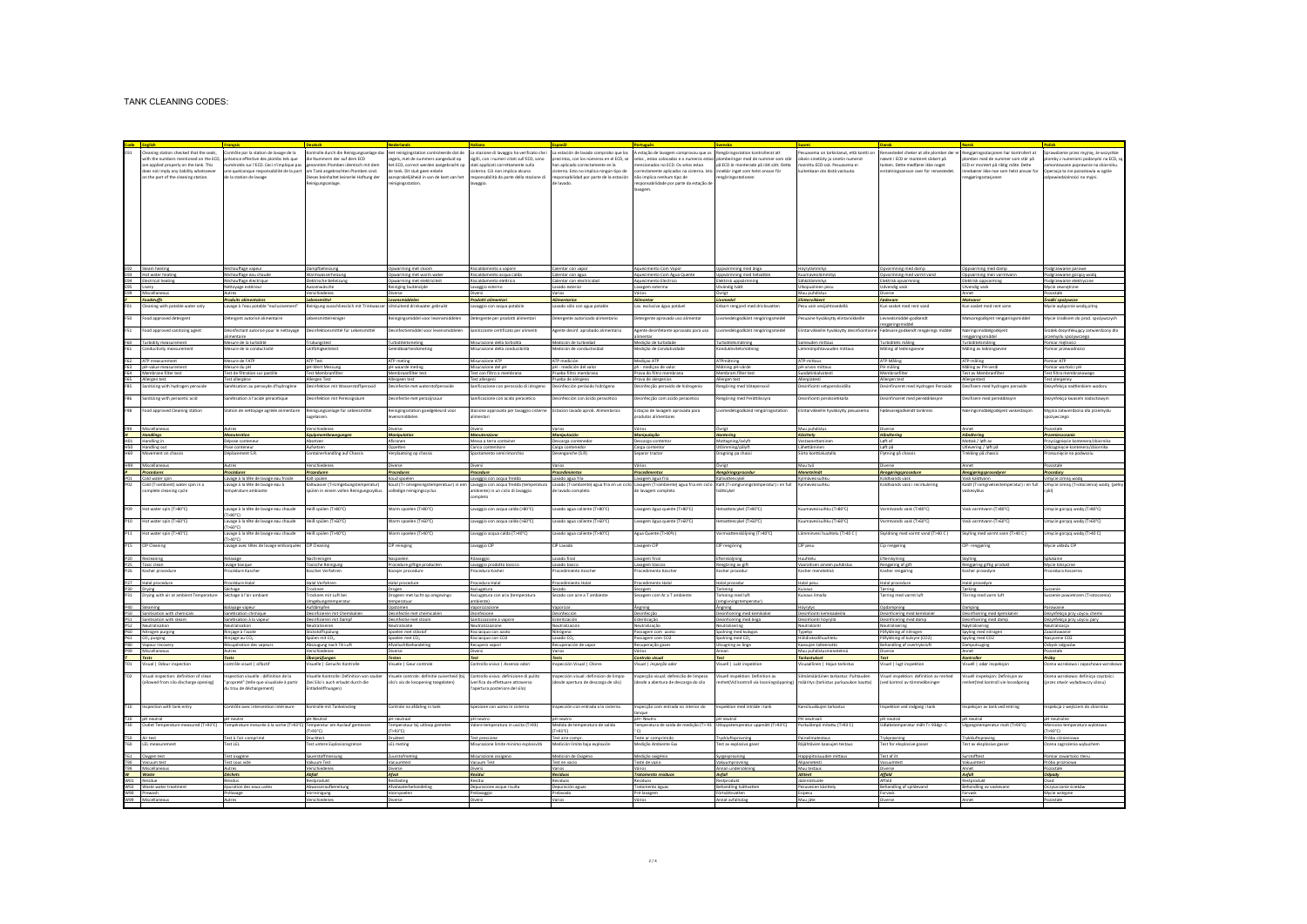|                   | <b>Cleaning agents</b>                                                      | Čistící látky                                                                | Čistlace látky                                                                 | lungarian<br>Tisztító szerek                                                      | omânește<br>Agent de curățare                                                   |
|-------------------|-----------------------------------------------------------------------------|------------------------------------------------------------------------------|--------------------------------------------------------------------------------|-----------------------------------------------------------------------------------|---------------------------------------------------------------------------------|
|                   | Alkaline detergent                                                          | Alkalický prostředek                                                         | Alkalický prostriedol                                                          | Lúgos tisztítósze                                                                 | Detergent alcalin                                                               |
| 10                | Neutral detergent                                                           | Neutrální nrostředek                                                         | Neutrálny prostriedok                                                          | Semieges tisztítósze                                                              | Detergent neutru (pH7)                                                          |
|                   | Acid detergent                                                              | Kyselý prastřede                                                             | Kyselý prostriedi                                                              | Savas tisztítósz                                                                  | Detergent acid                                                                  |
| -30               | Caustic soda                                                                | Louh sodný                                                                   | Lúh sodný                                                                      | Nátronlúg                                                                         | Leșie de sodă                                                                   |
| 40                | Hydrocarbon mixture                                                         | Směs uhlovodíků                                                              | Zmes uhľovodikov                                                               | Szénhidrogén elegy                                                                | Amestec de hidrocarburi                                                         |
| 541<br>542        | Kerosene<br>Fuel                                                            | Petrolei<br>Nafta                                                            | Petrolei<br>Nafta                                                              | Petróleum                                                                         | Benzină usoară                                                                  |
| sn.               | Organic acid                                                                | Organické kvselin                                                            | Oreanické kyseliny                                                             | Gázola<br>Szerves sa                                                              | Motorinā<br>Acid organi                                                         |
| C60               | Solvents                                                                    | Rozpouštědla                                                                 | Rozpúšťadlá                                                                    | Oldószerek                                                                        | Solventi                                                                        |
| 51                | Acetone                                                                     | Acetor                                                                       | Acetór                                                                         | Acetor                                                                            | Acetonă                                                                         |
| C62               | MEK                                                                         | MEK                                                                          | MEK                                                                            | MEK                                                                               | MEK (Butanonă                                                                   |
| C63<br><b>FR4</b> | Butylacetate                                                                | Butylacetát<br>Čistič latexů                                                 | Butylacetát                                                                    | <b>Butil-acetát</b>                                                               | Acetat de butil                                                                 |
| rsn               | Latex remover<br>Sanitising agent                                           | Dezinfekční prostředky                                                       | Odstraňovač latexov<br>Dezinfekčné prostriedky                                 | Latex oldószer<br>Fertőtlenítősze                                                 | Solvent pentru late:<br>Dezinfectant                                            |
| $_{31}$           | Hydrozen peroxidi                                                           | Peroxid vodíku                                                               | Peroxid vodika                                                                 | Hidrozén-peraxio                                                                  | Apă oxigenati                                                                   |
| c90               | Antifoam                                                                    | Odpěňovač                                                                    | Odpeňovač                                                                      | Habzásgátló                                                                       | Antispumant                                                                     |
| -95               | Deodorizer                                                                  | Deodorant                                                                    | Dezodorant                                                                     | Illatosító sze                                                                    | Deodorizant                                                                     |
|                   | Miscellaneous                                                               | Různé                                                                        | Rôzne                                                                          | Egyéb                                                                             | Diverse                                                                         |
| E01               | Extras                                                                      | Extras                                                                       | Doplňujúce služby                                                              | Extrák                                                                            | Suplimentore                                                                    |
| FN3               | Tank entry<br>Passivation                                                   | Vstup do cisterny<br>Pasivace                                                | Vstup do cisterny<br>Pasivária                                                 | Tartály beszállá<br>Passzíválás                                                   | Intervenție în inter<br>Pasivare                                                |
| EO4               | Repair                                                                      | Oprava                                                                       | Opraya                                                                         | Javitás                                                                           | Reparatie                                                                       |
| EOS               | Degas                                                                       | Odplynění                                                                    | Odplynenie                                                                     | Gázmentesítés/lefúvatá:                                                           | Degazare                                                                        |
| E10               | Scouring                                                                    | Ruční čištěn                                                                 | Ručné čistenk                                                                  | Kézi tisztítás                                                                    | Curățare manuală                                                                |
| :15               | Cleaning with handgun                                                       | Čištění s pistoli                                                            | Čistenie pištoľou                                                              | Kézi pisztolyos tisztítás                                                         | spălare cu pistolul de mână                                                     |
| E16               | High pressure cleaning                                                      | Vysokotlaké čištěn                                                           | Vysokotlakové čistenie                                                         | Nagy nyomású tisztítá:                                                            | Spălare cu presiune                                                             |
| E20               | Brushing                                                                    | Kartáčování                                                                  | Kefovanie                                                                      | Kézi kefés tisztítás                                                              | Curătare manuală cu peria                                                       |
| E25               | Recirculation Cleaning                                                      | Cirkulační myt                                                               | Cirkulačné čistenie                                                            | CIP (cirkulációs tisztítás)                                                       | Spălare cu recirculare                                                          |
|                   |                                                                             |                                                                              |                                                                                |                                                                                   |                                                                                 |
| E30               | Steam drying                                                                | Sušení párou                                                                 | Sušenie parou                                                                  | Szárítás gőzzel                                                                   | Uscare cu abu                                                                   |
| 35                | Hot air drying                                                              | Sušení horkým vzduchen                                                       | Sušenie horúcim vzduchom                                                       | Szárítás forró levegő                                                             | Uscare cu aer cald<br>Uscare cu aer cald T>60°C                                 |
| E36               | Hot air drying: drying with air with T<br>>60°C                             | Sušení horkým vzduchem, s teolotou<br>zduchu wśśi neż 60°C                   | Sušenie horúcim vzduchom o teplote<br>wššiou jako 60°C                         |                                                                                   |                                                                                 |
| E40               | Dip tube                                                                    | Čištění stoupací trubky                                                      | Čistenie stúpacej trubky                                                       | Búvárcső tisztítása                                                               | Curătare conductă verticală                                                     |
| E41               | Collectors                                                                  | Čištění kolektorů                                                            | Čistenie kolektorov                                                            | Gyűjtővezetékek tisztítás                                                         | Curățare conductă colectoare                                                    |
| ESO               | Hose cleaning                                                               | Číštění hadic                                                                | Čistenie hadíc                                                                 | ömlő tisztítás                                                                    | Curățare furtune                                                                |
| ES1               | Cleaning of hose box                                                        | Čištění tubusu pro hadice                                                    | Čistenie tubusov pre hadice                                                    | Tömlőtartó tisztítás                                                              | Curățare compartiment furtune                                                   |
| ES <sub>2</sub>   | Cleaning of spill box                                                       | Čištění prostoru pro plnění                                                  | Čistenie priestoru pre plnenie                                                 | Kármentő tisztítás                                                                | Curățare cutie gură de acces                                                    |
| ESS               | Cleaning of ancillaries                                                     | Čištění příslušenství                                                        | Östenie prislušenstva                                                          | Tartozékok tisztítása                                                             | Curățare accesorii                                                              |
|                   |                                                                             |                                                                              |                                                                                |                                                                                   |                                                                                 |
| <b>ES6</b>        | In- & external hose cleaning over the full                                  | Čištění hadic (vnitřní i vnější část) po celé                                | Čistenie hadíc (vonkajšia a vnútrorná                                          | Telies hosszban külső és belső csőtisztítás                                       | Curățare interioară și exterioară a                                             |
|                   | length with HP mole and draining the                                        | délce HP krtkem a vypuštění vody z                                           | časť) po celej dĺžke a vysešenie vody z                                        | nagynyomású csőgörénnyel és a víz                                                 | furtunelor pe toată lungimea cu ajutorul                                        |
|                   | water out of the hose                                                       | hadire                                                                       | hadice                                                                         | kiszárítása a cső belseléből                                                      | şarpelui și evacuarea apei din furtune                                          |
|                   |                                                                             |                                                                              |                                                                                |                                                                                   |                                                                                 |
| ES7               | Internal hose box cleaning over the full                                    | Číštění vnitřní krabice hadic v celé délce                                   | Vnútorné čistenie tubusov na hadice po                                         | Teljes hosszban külső és belső csőtisztítás                                       | Curățare interioară a compartimentului                                          |
|                   | length with a HP mole                                                       | krtkem HP                                                                    | celei dĺžke krtkom                                                             | agynyomású csőgörénnyel                                                           | pentru furtune pe toată lungimea cu                                             |
|                   |                                                                             |                                                                              |                                                                                |                                                                                   | ajutorul şarpelui                                                               |
|                   |                                                                             |                                                                              |                                                                                |                                                                                   |                                                                                 |
| <b>ES8</b>        | In- & external cleaning of ancillaries and                                  | Číštění vnitřní i vnější části přídavných                                    | Čistenie vnútornej a vonkajšej časti                                           | Azon alkatrészek és komponensek külső                                             | .<br>Curățare interioară și exterioară a                                        |
|                   | components having contact with the                                          | komponentů, které mají kontakt s                                             | prídavných komponentov, ktoré majú                                             | és belső tisztítása melyek a termékkel                                            | accesoriilor și pieselor care au contact                                        |
|                   | product (discharge curve, reduction<br>parts, lock- and anti-return valves) | výrobkem (plnící vstup, redukční díly,<br>zámky a polistné ventíly)          | kontakt s výrobkom (plniaci vstup,<br>redukčné diely, zámky a poistné ventily) | érintkezésbe kerülnek (ürítő kanyar,<br>nyomáskiegyenlítők, záró és visszacsapó   | direct cu produsul transportat (conductă<br>de descărcare, reductoare, valve de |
|                   |                                                                             |                                                                              |                                                                                | szelepek)                                                                         | închidere și valve unisens)                                                     |
|                   |                                                                             |                                                                              |                                                                                |                                                                                   |                                                                                 |
| E60               | Cleaning of airlines                                                        | Čištění vzduchového potrubí                                                  | Čistenie vzduchového potrubia                                                  | Lézvezetékek tisztítása                                                           | Curătare conducte aer                                                           |
| E61               | Cleaning of air connection                                                  | tištění vzduchového příslušen                                                | Čistenie vzduchového príslušenst                                               | Levegő csatlakozások tisztítása                                                   | Curățare conexiuni ae                                                           |
| <b>E62</b>        | Cleaning of air manifold                                                    | Čištění vzduchového potrubí                                                  | Čistenie vzduchového potrubia                                                  | Levegőelosztó (szűrőház) tisztítása                                               | Curățare distribuitor aer                                                       |
| <b>F63</b>        | Internal cleaning of the lower airline with                                 | Vnitřní čištění spodní vzduchotechniky                                       | Vnútorné čistenie spodného vzduchového                                         | Az alsó légyezeték belső tisztítása hideg                                         | Curătare interioară a conductei                                                 |
|                   | cold water and blowing the residual                                         | studenou vodou a vyfukování zbytkové                                         | potrubia studenou vodou a wfúkanie                                             | vízzel és a maradék víz kifúvatása a                                              | inferioare de aer cu apă rece și evacuarea                                      |
|                   | water out of the line                                                       | rody ze zařízení                                                             | zbytkovej vody z potrubia                                                      | csőből                                                                            | apei prin suflare                                                               |
|                   |                                                                             |                                                                              |                                                                                |                                                                                   |                                                                                 |
| FRA               | Internal cleaning of the upper airline with                                 | Vnitřní čištění horní vzduchotechniky<br>studenou vodou a wfukování zbytkové | Voútorné čistenie borného vzduchového                                          | A felső légvezeték belső tisztítása hideg<br>vízzel és a maradék víz kifúvatása a | Curătare interioară a conductei                                                 |
|                   | cold water and blowing the residual<br>water out of the line                | vody ze zařízení                                                             | potrubia studenou vodou a wríúkanie<br>zbytkovej vody z potrubia               | csőből                                                                            | superioare de aer cu apă rece si<br>evacuarea apei prin suflare                 |
|                   |                                                                             |                                                                              |                                                                                |                                                                                   |                                                                                 |
| E6S               | Pump cleaning                                                               | Čištění čerpadla                                                             | Čistenie čerpadla                                                              | Szivattyú tisztítás                                                               | Curățare pompe                                                                  |
| E66               | Cleaning of filter                                                          | Čištění filtru                                                               | Čistenie filtra                                                                | Szűrő tisztítás                                                                   | Curățare filtre                                                                 |
| E67               | Cleaning of vibration mat                                                   | Čištění vibračních pásů                                                      | Čistenie vibračných pásov                                                      | Rezeőbetét (rezeéscsillapító) tisztítá:                                           | Curătare sită de barbotai                                                       |
| E68               | Cleaning of rotary valve                                                    | Čištění otočných ventilů                                                     | Čistenie otočných ventilov                                                     | Forgószelep tisztítása                                                            | Curățare valvă rotativă                                                         |
| E69<br>E70        | Cleaning of manlids<br>Removal of manlid gasket                             | Čištění poklopů (vlezů)<br>Odstranění těsnění z vík                          | Čistenie vstupných poklopov<br>Odstránenie tesnení z viek                      | Búvónyjlás (hátsó kúp) tisztítása<br>Búvónyílásfedél tömítés eltávolitása         | Curățare gură superioară<br>Detașare garnitură gură de acces                    |
|                   |                                                                             |                                                                              |                                                                                |                                                                                   |                                                                                 |
| E71               | Cleaning of manlid gasket                                                   | Čištění těsnění z vík                                                        | Čistenie tesnení z viek                                                        | Búvónyílásfedél tömítés tisztítása                                                | Curățare garnitură gură de acces                                                |
|                   |                                                                             |                                                                              |                                                                                |                                                                                   |                                                                                 |
| F77               | External cleaning of the micro-filter in the                                | Vněiší čištění mikro-filtru ve                                               | Vonkaišie čistenie mikrofiltra vo                                              | A légyezeték mikroszűrőjének külső                                                | Curătare externă a microfiltrului din                                           |
|                   | airline and internal cleaning of the filter<br>body                         | vztuchotechnice a vnitřní čištění těla filtru                                | vzduchovom potrubí a vnútorné čistenie<br>telesa filtru                        | tisztítása és a szűrőház belső tisztítása                                         | conducta de aer și curățarea interioară a<br>carcasei filtrului                 |
|                   |                                                                             |                                                                              |                                                                                |                                                                                   |                                                                                 |
| F75               | Renewal of manlid gasket                                                    | Výměna těsnění ve víkách                                                     | Výmena tesnení vo viekach                                                      | Búvónyílásfeldél tömítés cseréje                                                  | Înlocuire garnitură gură de acces                                               |
|                   |                                                                             |                                                                              |                                                                                |                                                                                   |                                                                                 |
| E76               | In- & external cleaning of the air manifold                                 | Vnitřní a vnější čištění vzduchového                                         | Vnútorné a vonkajšie šistenie                                                  | A búvónyílás belső és külső tsiztítása                                            | Curățare interioară și exterioară conductă                                      |
|                   | with cold water and blowing the residual                                    | kanálu pomocí studené vody a vyfoukání                                       | vzduchového kanálu pomocou studenej                                            | ildeg vízzel és a maradék vjz kifűvatása :                                        | colectoare aer cu apă rece și                                                   |
|                   | water out of the manifold                                                   | zbytkové vody z potrubí                                                      | vody a vyfúkanie zbytkovej vody z                                              | lödzölivnövéd                                                                     | indepărtarea apei prin suflare                                                  |
|                   |                                                                             |                                                                              | potrubia                                                                       |                                                                                   |                                                                                 |
| E77               | Internal cleaning of the degassing valve                                    | Vnitřní čištění odplyňovacích ventilů s                                      | Vnútorné čistenie odplynovacích ventilov                                       | A lefúvatószelep belső tisztítása nagy                                            | Curățare interioară cu presiune ridicată a                                      |
|                   | with high pressure                                                          | použitím vysokého tlaku                                                      | s použitím vysokého tlaku                                                      | nyomással                                                                         | valvei de depresurizare                                                         |
|                   |                                                                             |                                                                              |                                                                                |                                                                                   |                                                                                 |
| E78               | Cleaning with high pressure of fill- and                                    | Čištění vysokým tlakem plnících a                                            | Čistenie vysokým tlakom plniacích a                                            | A töltő- és ürítőcsatlakozók tisztítása nagy                                      | Curățare cu presiune a gurilor de                                               |
|                   | discharge opening lids, rims included, lids                                 | vyprazdňovacích otvorů, zahrnující i                                         | worázdnovacích otvorov, zahrňujúce aj                                          | nvomással, a fugákat, karimákat és az                                             | încărcare și descărcare, a capacelor și a                                       |
|                   | and all joined parts                                                        | ráfky, víka a všechny spolené části                                          | ráfky, vieka a všetky spolené časti                                            | összes csatlakozó alkatrészeket is<br>beleértvve                                  | nieselnr anexe                                                                  |
|                   |                                                                             |                                                                              |                                                                                |                                                                                   |                                                                                 |
| E79               | Cleaning of all gaskets of all fill- and                                    | Číštění všech těsnění všech výplní a                                         | Čistenie všetkých tesnení všetkých                                             | A töltő és ürítőnyílások tömítéseinek                                             | Curățare a tuturor garniturilor de la toate                                     |
|                   | discharge openings                                                          | wnrazdňovacích otvorů                                                        | plniacich a vypúšťacích otvorov                                                | ticritáca                                                                         | gurile de descărcare și încărcare                                               |
|                   |                                                                             |                                                                              |                                                                                |                                                                                   |                                                                                 |
| E80               | Dismantling of ancillaries                                                  | Demontáž příslušenství                                                       | Demontáž príslušenstva                                                         | Tartozékok leszerelése                                                            | Demontare accesorii                                                             |
|                   |                                                                             |                                                                              |                                                                                | Bárcák eltávolítása                                                               |                                                                                 |
| E85               | Removal of labels                                                           | Odstranění bezpečnostních značek                                             | Odstránenie bezpečnostných značiek                                             |                                                                                   | Îndepărtare etichete                                                            |